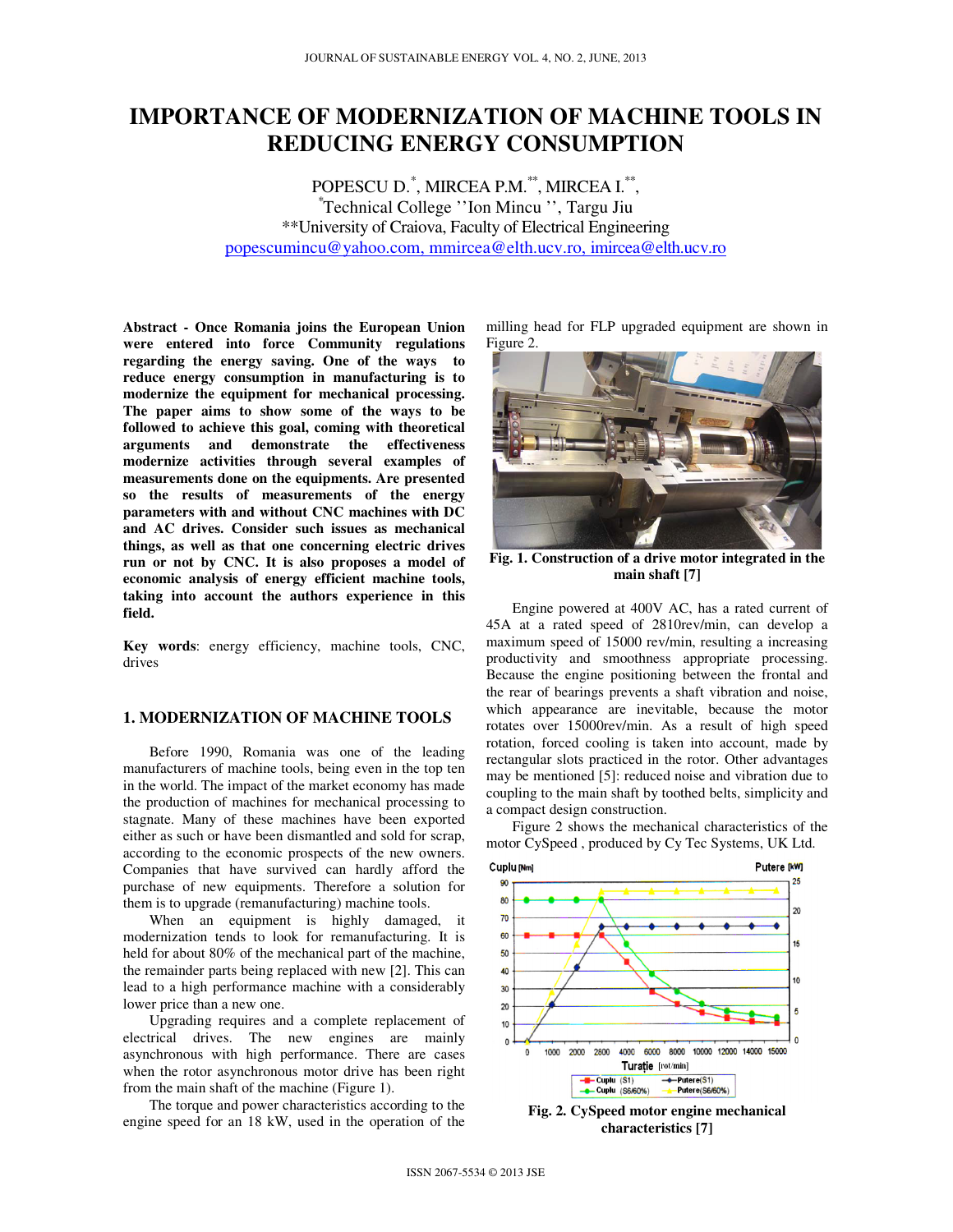# **2. ENTERING NUMERICAL ORDER IN THE MODERNIZATION PROCESS OF MACHINE - TOOLS**

Lately technical needs in the field of mechanical processing of materials evolved. The complexity of the machine and the work piece requires a skilled workforce and conscientious. These properties are dominated by specific human subjectivity: fatigue, inattention, lack of timeliness in critical situations, which make humans an operator not so perfect. Over time where occurred new methods which lead to the avoidance of unpleasant situations during the production process. One of these methods was process automation, with its top elements, numerical controls (CNC). These are mainly needed to increase productivity while keeping high precision. Due to the need to increase work productivity and high precision, machine tools have continuously evolved, reaching to remove human error in the execution of parts. As evidenced by the name, numerical controls (CNC) has as main element a computer with an identical structure to a PC, not very strong, but adapted to the needs of industry, meaning enhanced protection for adaptation to the environment and a corresponding reliability requirements. In addition to this CNC system also contains a connection to the peripheral unit, an external memory, an interface between the computer and the machine and a control panel (Figure 3). All this equipments (the system hardware) function according to base and applied programs (software).

The software is based on Windows NT, which is consistent with numerical control software, startup and operation of the original equipment manufacturing. Similarly, the PLC software is integrated in the base software. Interface between the computer and machine tool ensures functions as: the effective transmission power control signals for commands of actuators, compatibility between the form in which it is sending commands to the executive actuators of the machine tool and the form in which the information is used by the computer.

The machine-tools construction has some particularities due to technical needs related to accuracy. So, the main kinematics chain, structural is similar to the classic machine-tools construction, distinguished by its flexibility of use given by variable speed drives. For asynchronous motors the staples speed is done by varying the frequency of the voltage supply with frequency converters. The kinematics chain, for high speed adjustment in steps [5], it is used a simple gear box with a few steps, with electromagnetic couplings hydraulic or hydraulic ballads.

Advance kinematics chains have the same structure as the classical machine tools. There are some structural features because they have to perform the positioning functions: point by point or delineation. Advance kinematics chain structure is also simplified by using variable speed drive motors and by removing the imprested boxes.

In them construction appeared specifically mechanical elements such as screws and guides with intermediary elements such as screw-nut mechanism which make it possible to transform the rotational movement in the translation movement.



**Fig. 3. Block diagram of a CNC system** 

Their constructive principle consists in replacing sliding friction by rolling friction, which reduces wear (friction coefficient  $\mu = 0, 01$ ... 0, 02 is reduced by about 10 times in comparison with that of the conventional trapezoidal screw, with  $\mu = 0, 1 ... 0, 3$  and improves the efficiency of the mechanism [8]. In this way, it is reduces power consumption and can be used low-power actuators.

To meet the construction requirements of CNC machine tools, are used guides with intermediate elements (particularly light and medium machine tools) and hydrostatic guides (for heavy machine tools).

Because achievements in mechanical machine tools, for example by introducing at the movements axes ball screw advances were dramatically reduced friction and effective methods have been introduced to limit vibration. This resulted in reducing the masses set in motion, which results in a clear improvement of their dynamics and a considerable reduction of power at the drive engine, of shrinking to remove gear reducers.

A special contribution has CNC and in drives efficient electrical equipment, and so in the energy savings that they brings. First, it requires a well built construction machine from the mechanically point of view. It must be precise to ensure processing requirements; it must have no rubbing and big games in guides [5].

The direct consequence is a less power required to drive. Secondly, numerical controls allow selection and respect an optimal regime and splintering imprest, imposing and static voltage and frequency converters , which in turn efficiency increasingly higher, economic regime in terms of energy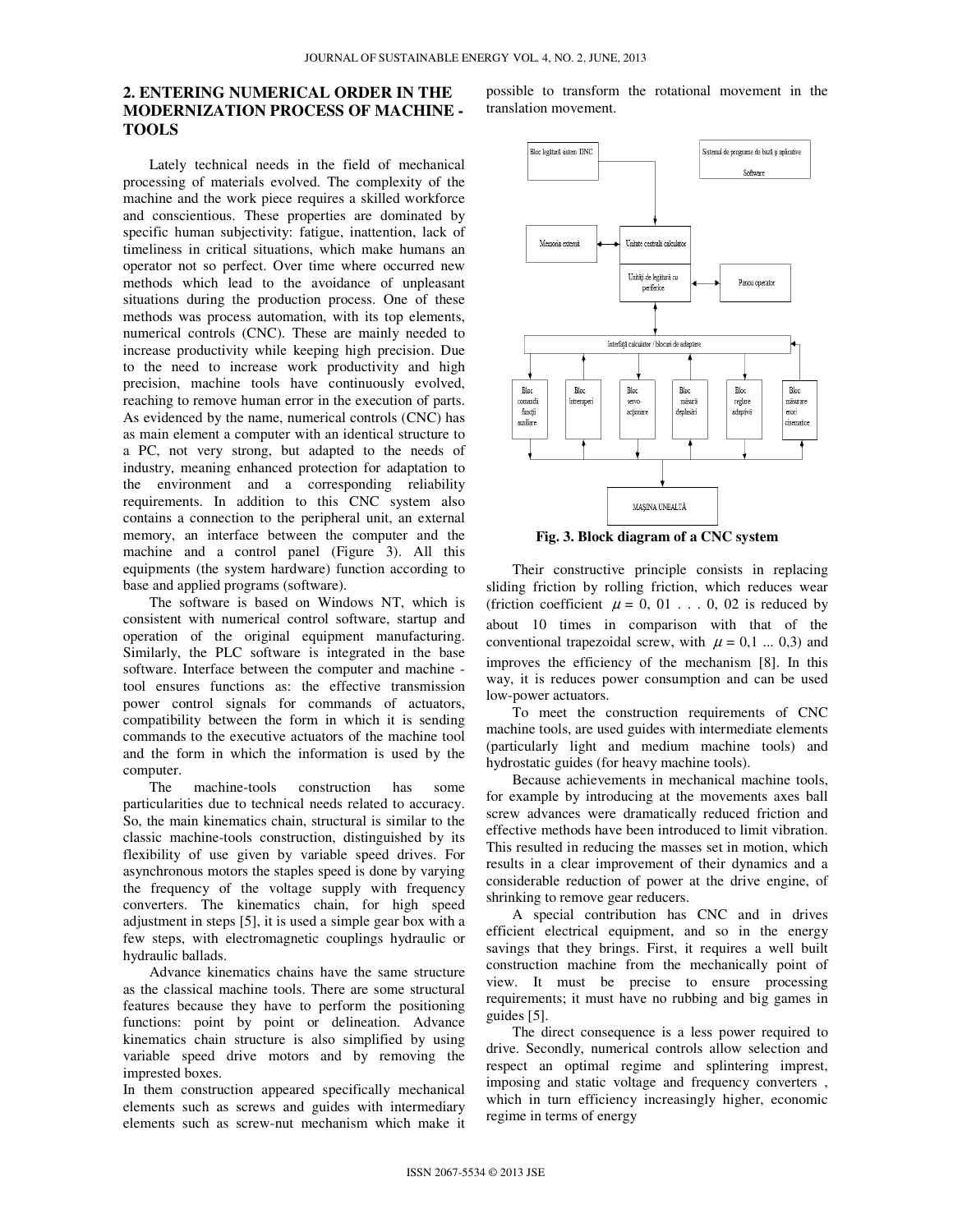After upgrading the equipment it can be adopted new solutions to lead to lower energy consumption. An energetically favorable case is the fitting machine tools with static frequency converter drives, and additional numerical controls mounted on them.

New CNC equipped machine will have a small size and high productivity. CNC machine tool requires a well constructed in terms mechanical and ensures accurate processing requirements. Secondly, numerical controls allow selection and compliance regime and an advance optimal cutting and static converters requiring voltage and frequency, which in turn efficiency increasingly higher and a setback in terms of energy. This has resulted from the measurements, where because of the company it could be compared on the same type of machines, some conventional and other types of numerical control equipment is mounted again. So boring and milling machine spindle AFP 160, not modernized, using both major shareholders and for the axis drives DC motors fed by the controlled rectifiers. They provide adjustable speed appropriate to the cutting. Another machine, same type AFP 160 has been upgraded in terms of mounting a numerical controls and replacement of electrical drives. Now the main shareholder and advances are equipped with motors powered by static frequency converter. The new drives can develop much higher speeds with very small acceleration times, in the idea of enlarging productivity.

# **3. CALCULATION ALGORITHM FOR ENERGY ANALYSIS OF THE MODERNIZATION**

The proposed calculation algorithm is based on the fact that old equipment works with DC drives, to be replaced by motors driven by static frequency converters. Therefore, making it is made a comparative calculation of the losses occurring in these two cases.

For DC motors is done balance calculation at rated load. From the engines catalogs are known:

- Nominal power  $P_n$  [kW],
- Nominal voltage U<sub>n</sub> [V],
- Nominal current  $I_n$  [A],
- Resistance of the rotor circuit R<sub>A</sub> [ $\Omega$ ].

Are calculated:

- Absorbed power

$$
P_{AN} = U_n I_n \cdot 10^{-3} \text{ [kW]}
$$
 (1)  
- Nominal loss:

$$
\sum P_N = P_{AN} - P_n
$$
 (2)  
- Losses in the windings:

$$
P_{bN} = R_A I_n^2 \cdot 10^{-3} [kW]
$$
 (3)

**Calculation of the efficiency** 

It is known from the above list data

It is measured the load current I *<sup>A</sup>*

### Are calculated

Losses in the rotor

$$
P_b = R_A I_A^2 \cdot 10^{-3} \text{ [kW]} \tag{4}
$$

- Mechanical and iron losses:

$$
P_{m,f} = \sum P_N - P_{bN}
$$
 (5)  
- Total losses:

$$
\sum P = P_b + P_{m,f}
$$
 (6)  
Absolute power:

$$
P_A = U_A I_A \cdot 10^{-3} \text{ [kW]} \tag{7}
$$
Efficiency:

$$
\eta_{cc} = \frac{P_A - \sum P}{P_A} \tag{8}
$$

For motors in upgrading efficiency analysis will be considerate the energy balance of the remanufactured equipment. In this sense, it can be use an algorithm for calculation of the energy consumption for the motor drive based on their load [4]. Therefore it can be use an index based on current consumption measurements, load factor is the ratio between the current regime and the nominal regime:

$$
\beta_I = \frac{I}{I_n} \tag{9}
$$

 For current measurement is not necessary to interrupt the operation of the machine. Following relationships are established so using pointer  $\beta_{\scriptscriptstyle I}$  :

$$
\eta \approx \frac{\beta_{I} - A_{\eta}}{B_{\eta} \beta_{I}} \tag{10}
$$
\n
$$
\cos \varphi \approx \frac{\beta_{I}}{A_{\varphi} + B_{\varphi} \beta_{I}} \tag{11}
$$

Active power absorbed by the motor system is calculated by the formula:

$$
P_A = \sqrt{3} \text{ UIcos } \varphi \cdot 10^{-3} \quad [kW] \quad (12)
$$

Shaft power is determined by the relation:

$$
P_a = \eta P_A \tag{13}
$$

Active power losses in the motor:

$$
\Delta P = (1 - \eta) P_A . \qquad (14)
$$

Reactive power absorbed regime is:

$$
Q_A = \frac{\sqrt{1 - \cos^2 \varphi}}{\cos \varphi} \cdot P_A \quad . \tag{15}
$$

The coefficients  $A_{\eta}$ ,  $B_{\eta}$ ,  $A_{\varphi}$ ,  $B_{\varphi}$  are experimental and depend on the value of nominal output, i.e. the nominal power factor.

#### **Energy balance on the machine**

 Losses on engines have three components (Figure 4):



**Fig. 4. Flow of energy from a mechanical processing equipment**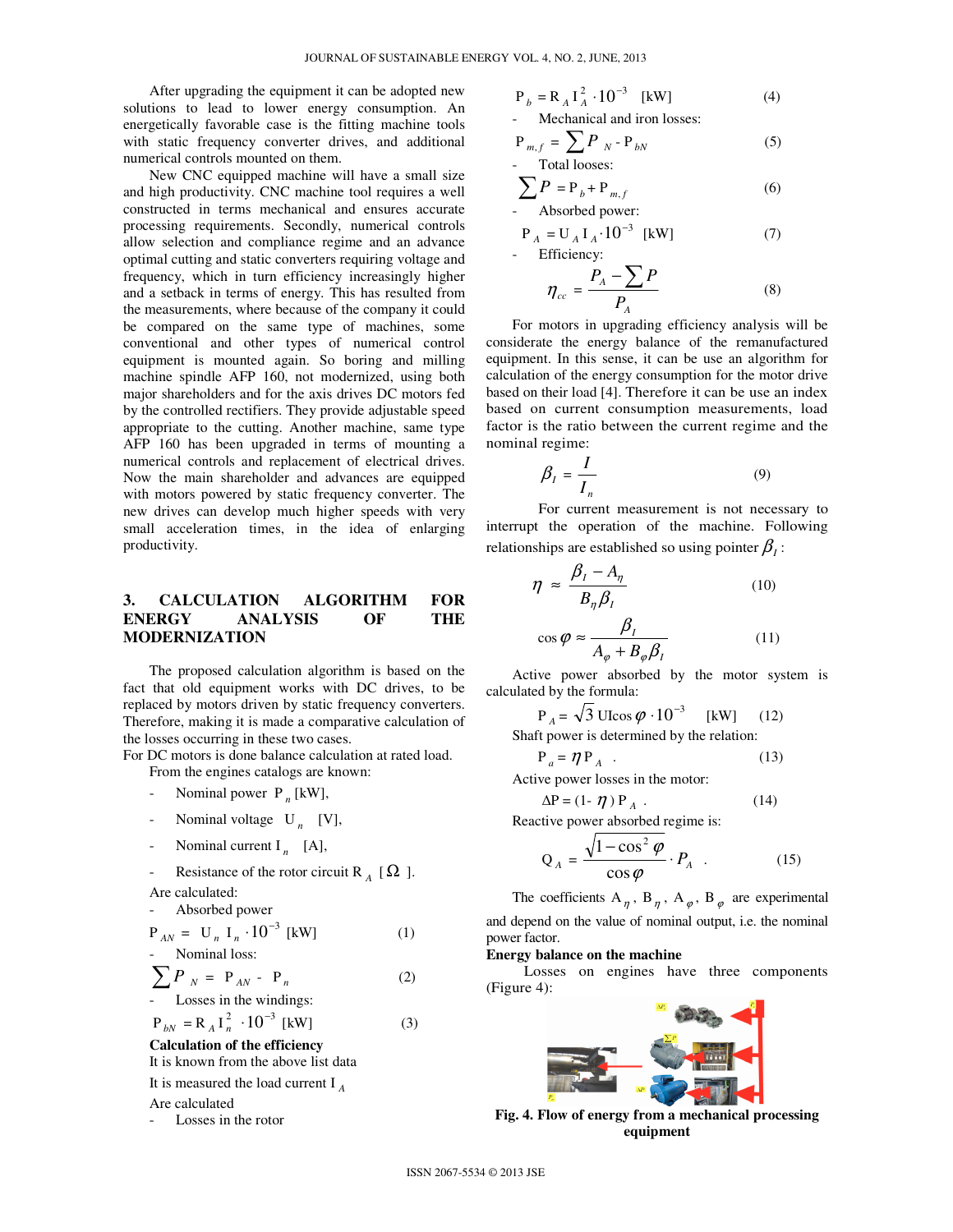- Equivalent auxiliary engine losses, ∆P *<sup>e</sup>* , with the efficiency  $\eta_e$ ;

- Losses in the main engine,∑*<sup>P</sup>* , the DC motor, or ∆P for asynchronous motor;

- Losses on imprest engine, for DC engine, or for asynchronous motor

The total losses on the engine are the sum of these losses:

$$
P_{lm} = \sum P + \Delta P_e
$$
 (16)

Here is such relationship:

$$
P_c = P_{tm} + P_a, \qquad (17)
$$

Where:

 $P_c$  is the power consumed by the machine;

P<sub>tm</sub> is the total looses in the engines;

 $P_a$  is used for cutting the output power.

The energy consumption provides information about costs. Time t as the machine works during the day take the statement "U" sections of the production machine. Energy losses during a day are:

$$
\Delta W_{p} = t P_{tm} \qquad [kWh] \qquad (18)
$$

Energy balance of the machine becomes:

$$
W_c = W_a + \Delta W_p , \qquad (19)
$$

where  $W_c$  is the total energy consumed by the

equipment and  $W_a$  is the energy necessary for the cutting capacity.

$$
W_a = P_a t \tag{20}
$$

This algorithm is the base of a program for fast calculation of the energy balance for the machine. Introducing evidence for machine tool considered (AFP 160) resulting balance sheet data (Figure 5).

For upgraded machines the power consumption is:

 $P_c = 0.02 + 0.01 + 1,16 = 1,19$ kW,

And for the no modernized machines:

 $P_c = 2.3$ kW.

| <b>Bilant utilaj</b>               |                   |                                                 |                 |
|------------------------------------|-------------------|-------------------------------------------------|-----------------|
| Recalculeaza bilant                |                   |                                                 | Inchide         |
| Introducere informatii             |                   |                                                 |                 |
| Puterea absorbita la borne [kW]:   | 4,8.2             | Timpul lucrat [ore]:                            | $16\frac{A}{V}$ |
| Motoare definite:                  |                   | Parametri utilaj                                |                 |
| Denumire motor                     | Pierderi de regim |                                                 |                 |
| motor principal                    | 0,82 kW           | Pierderile totale pe toate motoarele:           | 3,56 kW         |
| motor avans X                      | 1 kW              | Puterea utila folosita la aschiere:             | 1,16 kW         |
| motor avans Y                      | $1$ kW            | Pierderile de energie pe parcursul unei zile:   | 56,97 kWh       |
| motor avans Z                      | 0,36 kW           |                                                 |                 |
| Motor asincron echivalent          | 0,38 kW           | Energia utila necesara in procesul de aschiere: | 18,53 kWh       |
| Puterea utila folosita la aschiere | 1,16 kW           | Energia totala consumata:                       | 76.8 kWh        |
|                                    |                   | Eroarea de bilant absoluta:                     | 1,3             |
|                                    |                   | Eroarea de bilant procentuala:                  | 1,7%            |
|                                    |                   | <b>Bilant corect</b>                            |                 |
|                                    |                   |                                                 |                 |

**Fig. 5. Capture from the program with results calculation of the energy balance for the machine** 

### **4. COMPARATIVE MEASUREMENTS**

Measurements were done on boring and milling spindle AFP160, described above, referred to as machine 1 or machine 2. Measurements were done using specialized network analyzers such acquisition and processing energy. It should be noted that the equipment was intended to perform the same kind of interests, and the same operation (boring). Comparing the results of processing chips and found similarity chip size. Measurements were done on both the main power of the machine and the AC power converters. They got that edifying results of measurements on the drive as the remaining energy can be considered approximately equal on both machines. Figures 6-10 are comparative charts derived from measurements.



**Fig. 6. Harmonics for machine 1** 



**Fig. 7. Harmonics for machine 2** 

Parameters monitored were the actual values of the voltages and currents on the three phases, the harmonic content of the voltage or frequency spectrum for all phases of the power supply frequency, active and reactive power and energy and power factor.

It is noted especially in the case of voltage harmonics three and five a twice reduction in the case of the machine 1 (Figures 6 and 7), which shows the high torque shocks and unwanted non-upgraded machine [1]. The active power flow pursues changes evolving. Power consumption for one machine is idle and under load reaches 0.6 kW to 1.1 kW (Figure 8). Machine 2 is significantly higher active power reaching the load to 2.3 kW (Figure 9).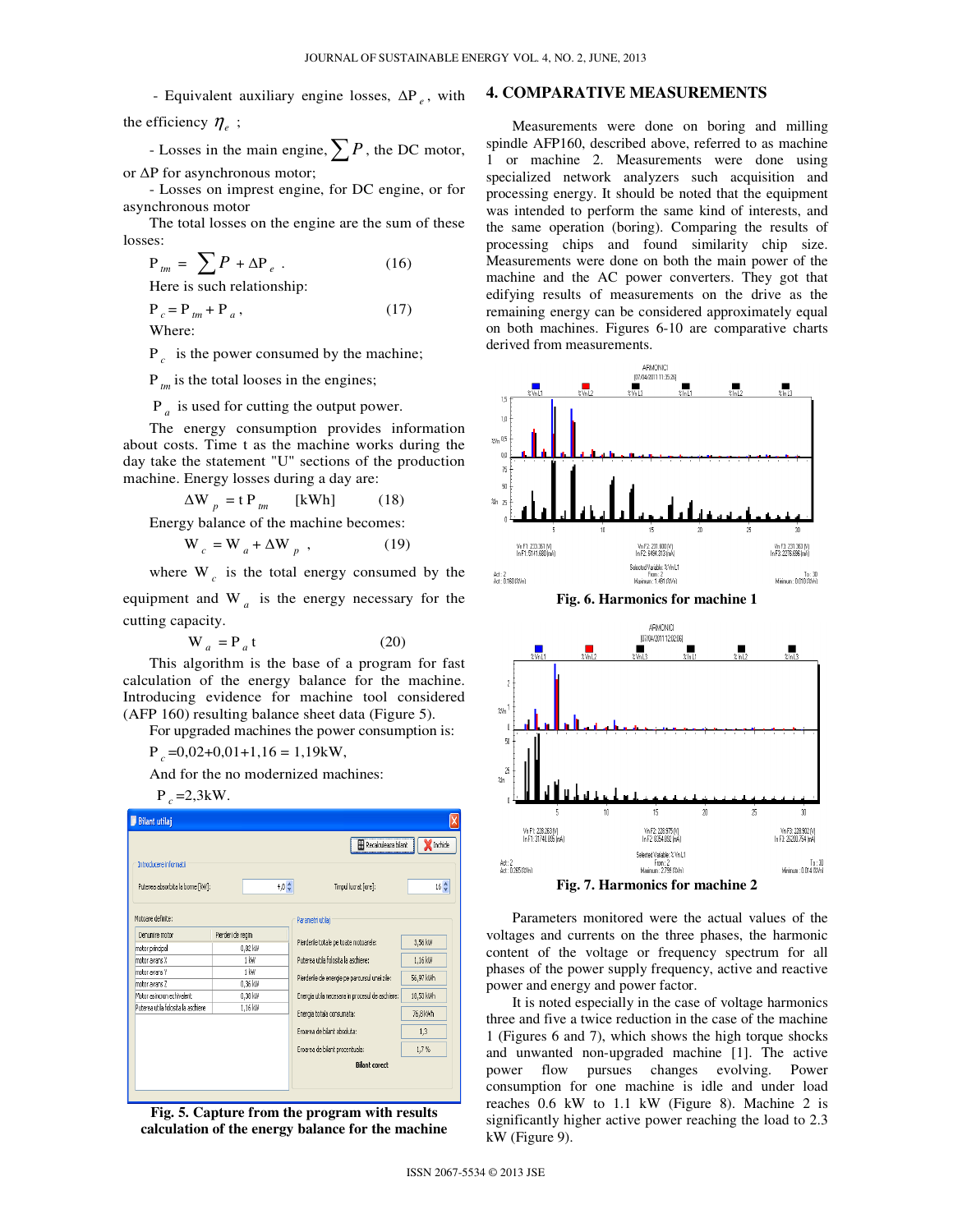

**Fig. 8. Active power for machines 1** 



**Fig. 9. Active power for machines 2** 

On machine 1, reactive power consumption is kept constant at 0,8 kVar (Figure 10), which indicates that it is driven mainly by auxiliary motors and almost never by CSF whose power factor tends to unit. On machines with two power ranges from 3,5 kVar reactive when the machine is working with major axis in the blank, 4,5 kVar load (Figure 11). Arguably controlled rectifier influence the reactive power growth.



**Fig. 10. Reactive power equipment 1** 



**Fig. 11. Reactive power equipment 2** 

Are seen in the active power consumption busiest phase is about two times higher in machine 2, and if the proportion of observed reactive powers against modernized equipment.

This leads to a decrease in the power factor (see Table 1), which results in additional costs to compensate for it.

**Table 1. Power factor values and the causes determining its value** 

| <b>Function</b> | <b>Machine 1</b> | <b>Machine 2</b> | <b>Main causes</b>                                  |
|-----------------|------------------|------------------|-----------------------------------------------------|
| the task        | 0.78             | 0,54             | - Auxiliary<br>motors                               |
| idle            | 0.47             | 0,44             | - Auxiliary<br>motors<br>- Controlled<br>rectifiers |

# **5. ANALYSIS OF ECONOMIC EFFICIENCY**

The benefits of the above upgraded equipment, is done due to their fitted equally numerical control that determines an optimal operation mode during processing, as well as the state of the art static inverter feeding the engine.

These benefits are made stronger out if it is an economic calculation, namely the determination of the recovery and profitability of the project. It is calculated from the relationship [3]:

- *the recovery period* with the significance of necessary time to recovery of money invested in the project and calculating by the relationship:

$$
T_{rec} = \frac{C_{inv}}{P_{anual}} \text{[Years]}
$$
 (21)

Where:

T<sub>rec</sub> is the time for recovery in year,

C*inv* is the total cost of the investments in lei,

P *anual* is the annual profit achieved from the application project in lei/year.